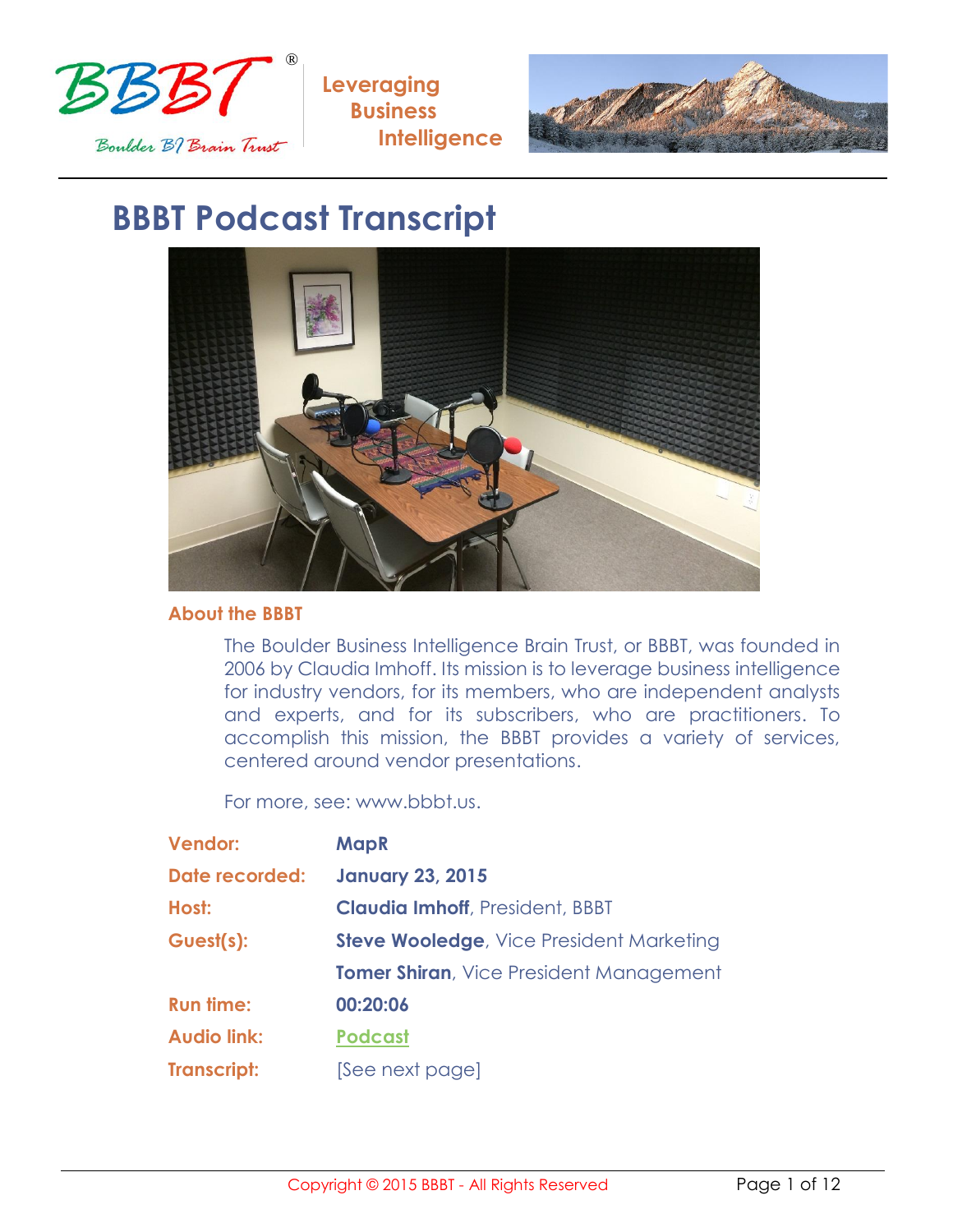



Claudia Imhoff: Hello, and welcome to this edition of the Boulder BI Brain Trust, or the BBBT. We're a gathering of international consultants, analysts, and experts in business intelligence, who meet with interesting and innovative BI companies here in beautiful Boulder, Colorado. We not only get briefed on the latest news and releases, but we share our ideas with the vendor on where the BI industry is going, and help them with their technological directions and marketing messages. I'm Claudia Imhoff and the BBBT podcasts are produced by my company, Intelligent Solutions.

I'm pleased to introduce my guests today. They are Steve Wooledge and Tomer Shiran. Steve is the Vice President of Product Marketing, and the Tomer is the Vice President of Product Management for MapR. Welcome to you both.

Steve Wooledge: Thank you. Glad to be here.

## Tomer Shiran: Great to be here.

CI: Nice to have you both. It was a most interesting session. Let me just start off that way.

I hope people do watch the video, because it really was an excellent session, a lot of good information from you, a lot of feedback from the members, but I thought a really good one.

Let's start off with a question to you, Steve. Why don't you tell me a little bit about MapR for people who may not know what the company's all about?

SW: Sure. MapR is a software company based in San Jose, California. We've been in business since 2009. We were one of the big three, if you will, from a Hadoop perspective, so we're a Hadoop distribution software company.

Our focus is really on production success for Hadoop with large scale and medium scale customers to get the most value out of their data.

- CI: 700 customers, right? More than? All over the world?
- SW: Yes, over 700 customers. There are about 300 employees now in the company, expanding globally in every continent across the world and country.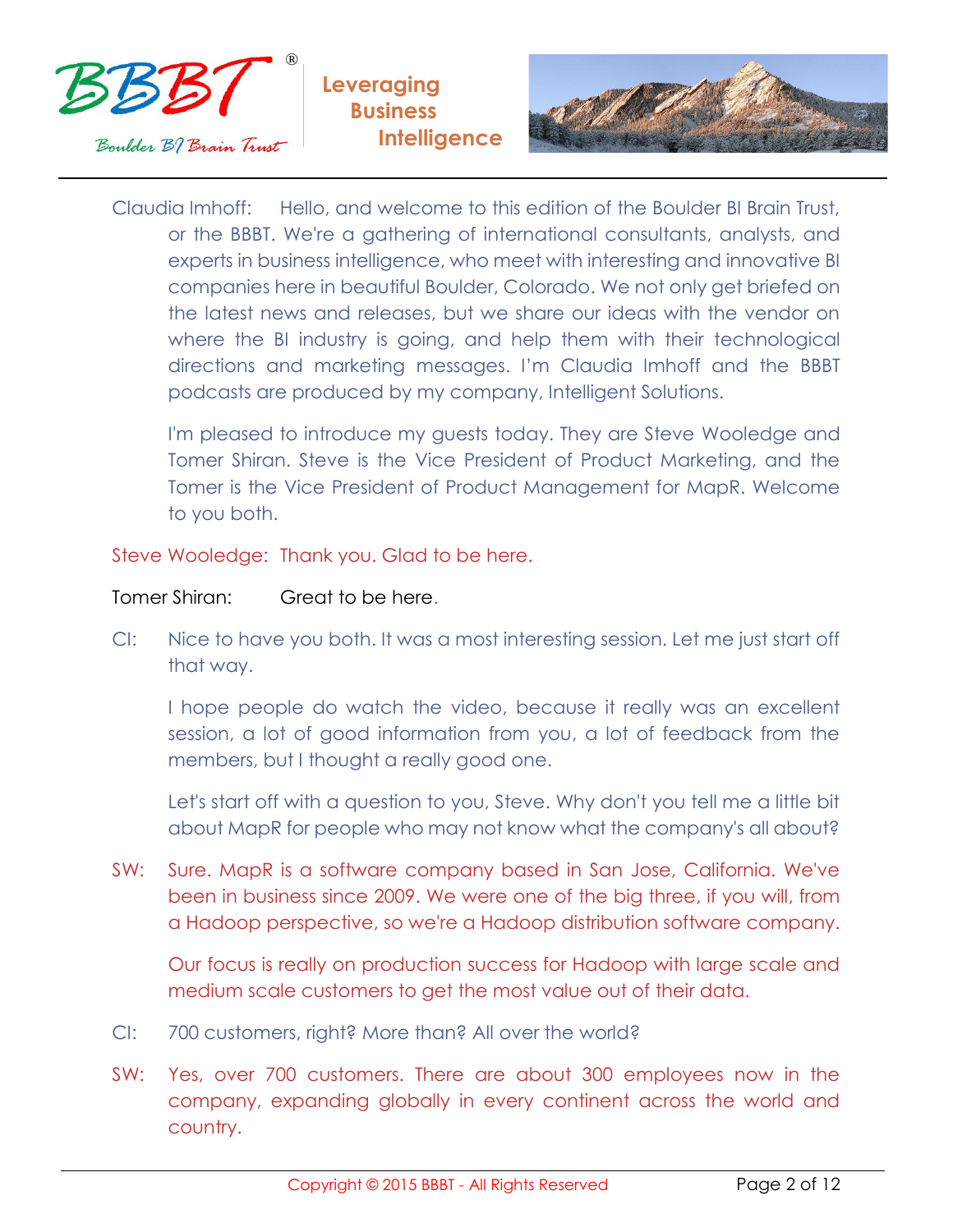



- CI: And a stellar set of partners.
- SW: We've got about 300 partners today, a lot in the data management, BI analytic spaces you would imagine, the Tableaus, MicroStrategy of the world. We are resold through a number of partners, including Cisco, Teradata and HP. Really, it's based on customer demand, so if a customer has needs for a certain certification with a certain technology, we'll go ahead and do that. It continues to grow out as our customer base expands.
- CI: You guys are on fire. Let's talk about your customers a little bit. You gave us a number of customer case studies that were really interesting and kind of different ones. Why don't you give me two or three of those?
- SW: Some of the interesting ones are customers that have been using MapR and Hadoop for a long time. They power many different types of use cases, so if you take one in financial services as an example, they've created a data link or a data hub where they're powering not only fraud investigation for their credit card transactions, but they can also power the real-time fraud detection transactions that need to happen in real-time.

They're also powering other applications such as recommendation engines, so based on the information they have about you as an individual and the vendors or merchants that you shop with, they can provide more relevant offers and discounts through some of their merchant partners back to you as a consumer. And they can do that through one system on one pool of data, because of the scale and the performance that they get with MapR to be able to support not only the analytical workloads, but also some of the transactional workloads.

- CI: The other one that I thought was interesting was the retail one, especially at the very end when you talked about someone who is checking out of the store. The point-of-sale system, I'm assuming, can actually do some kind of a scan of the Internet to see if there's anything else priced cheaper than what they're paying?
- SW: Yeah, that's right. They've done price comparisons for a long time to make sure they always had the best price in store, but they were able to speed up the time it took to do that and make it real-time, so as you're checking out, if there's a better deal online from any other vendor, they'll match that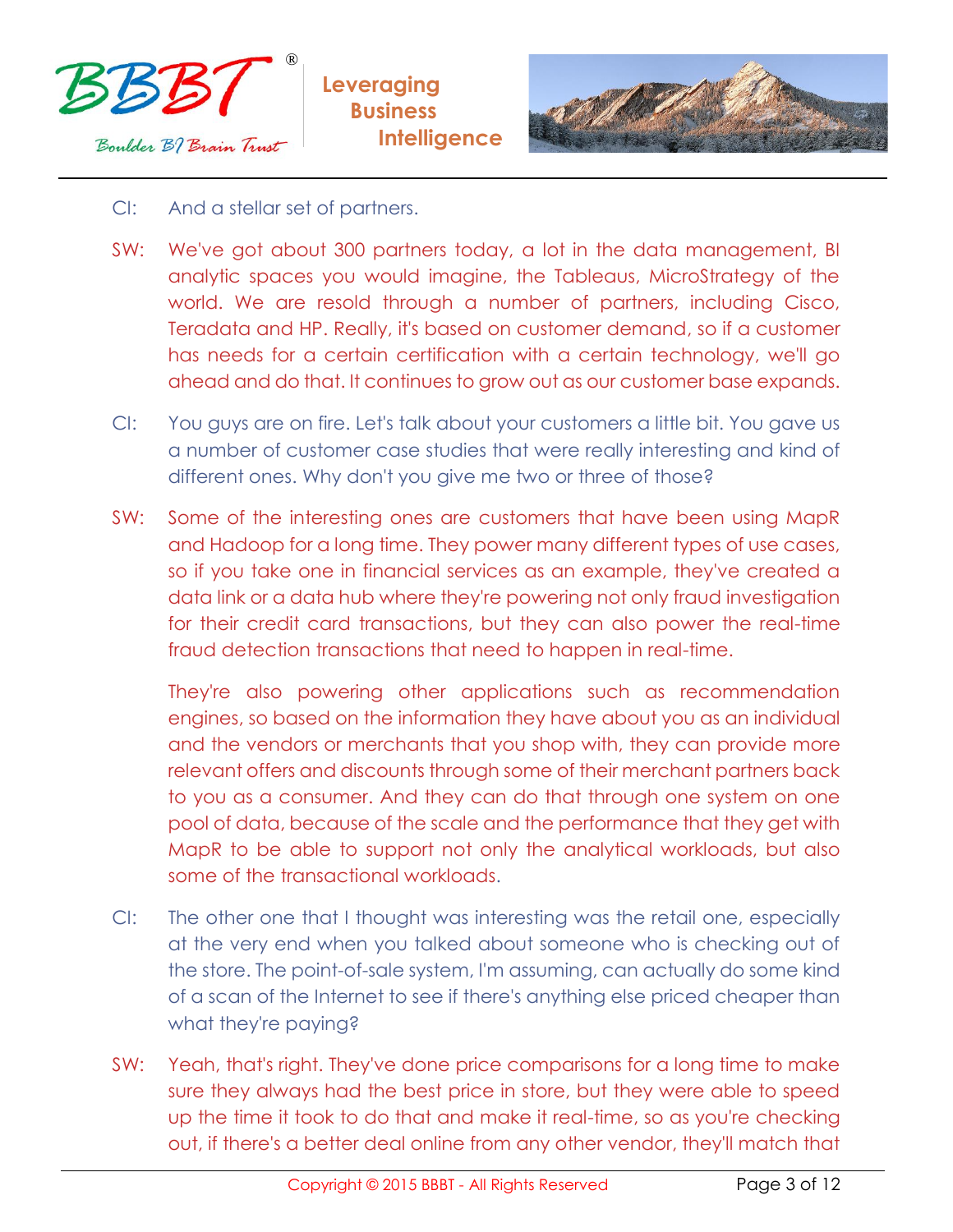



and give it to you as a credit to come back and shop again and use that credit that you got back.

- CI: Fascinating, absolutely fascinating. Let's get into MapR then a little bit. When you say you support Hadoop, that means a lot of different things or your Hadoop distributor. It means a lot of different things. What's involved in your support of the Hadoop platform? What is your architecture?
- SW: We are a Hadoop distribution, so we package together many of the open source projects, some of which we developed, some we contribute to, some that we take back from the community, but we run it on our data platform, the MapR data platform.

That's where a lot of our engineering effort has gone, to make all the projects and other software, both within Hadoop and other open source technologies, make them more reliable, more performance, so that the customer can get more value from all the community innovation that's happening.

I don't know, Tomer, if you'd like to add more to that from an architectural perspective.

TS: I think the design center for MapR is really to make Hadoop look a lot more like other things that companies run in their data centers, in terms of the reliability and the business continuity capabilities.

If you think of databases or data warehouses or enterprise storage, most companies will have strong requirements around high availability, data protection and disaster recovery. Those are things that MapR uniquely brings to the table in the Hadoop world.

If companies want to run Hadoop in production, then typically they'd want those kinds of characteristics. MapR's the only distribution that can actually provide those.

CI: It's fascinating to me. You did have a very nice comparison, if you will, with the other two big distributors of Hadoop.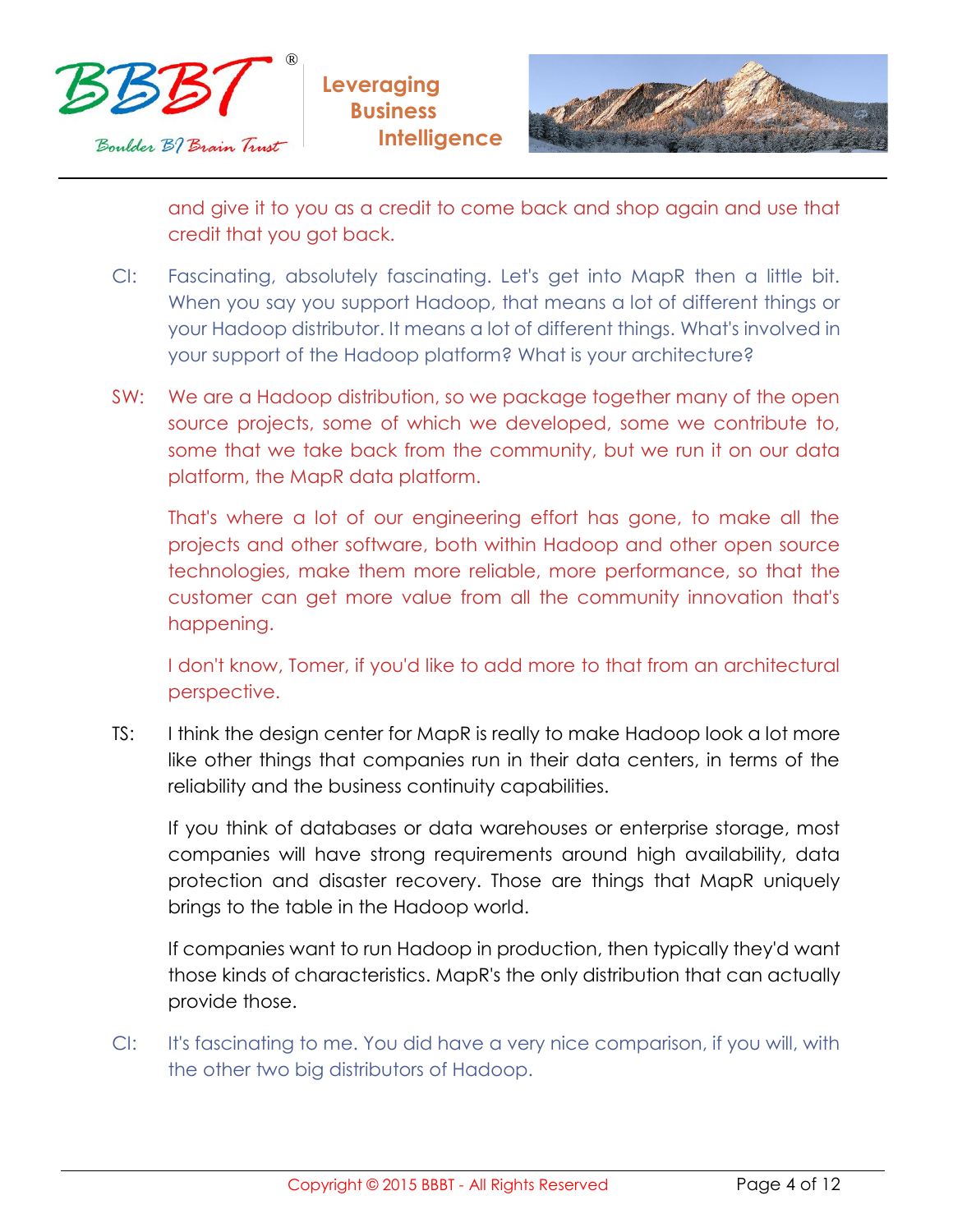



That's my next question. Why would I pick MapR over these other two? What are the differentiators there? That's to both of you because I think you both have a contribution to that.

SW: I think Tomer said it well in terms of the reliability and the availability in disaster recovery. Those are the core things that we provide. That's the number one reason why customers will choose us. That was through a survey that we did directly with our customers.

The second thing is performance, just getting more throughput, value processing, whatever you want to call it, though the system.

The third one is the NFS, the network file system API, that we support the ability to get data in and out of the system much more easily. It sounds really low level and trivial, but when you're talking about literally petabytes of data, that ability to treat Hadoop like another system within your architecture with a standard interface is hugely valuable.

Those are the top three.

The other one is multi-tenancy. With all the examples I've given, with another distribution, you typically need to create separate clusters for these different applications. It's like the data mart spread that we saw in the data processing industry, where now you've got data in all these different silos. Well, if you have a true big data platform that can support multiple workloads and applications and users and segment it by geography or workgroup or what have you, you're going to get a lot more economies of scale, but also a lot less data movement and all the things that we've seen in the industry for a long time.

That's a really big deal for customers that are going into full-scale production with Hadoop to have that native multi-tenancy and everything in the platform.

TS: Steve talked a lot about the operational advantages, which would certainly, in any organization especially the IT department, really value.

There's another big difference between MapR and other distributions and that's the fact that it's the only real-time Hadoop distribution that enables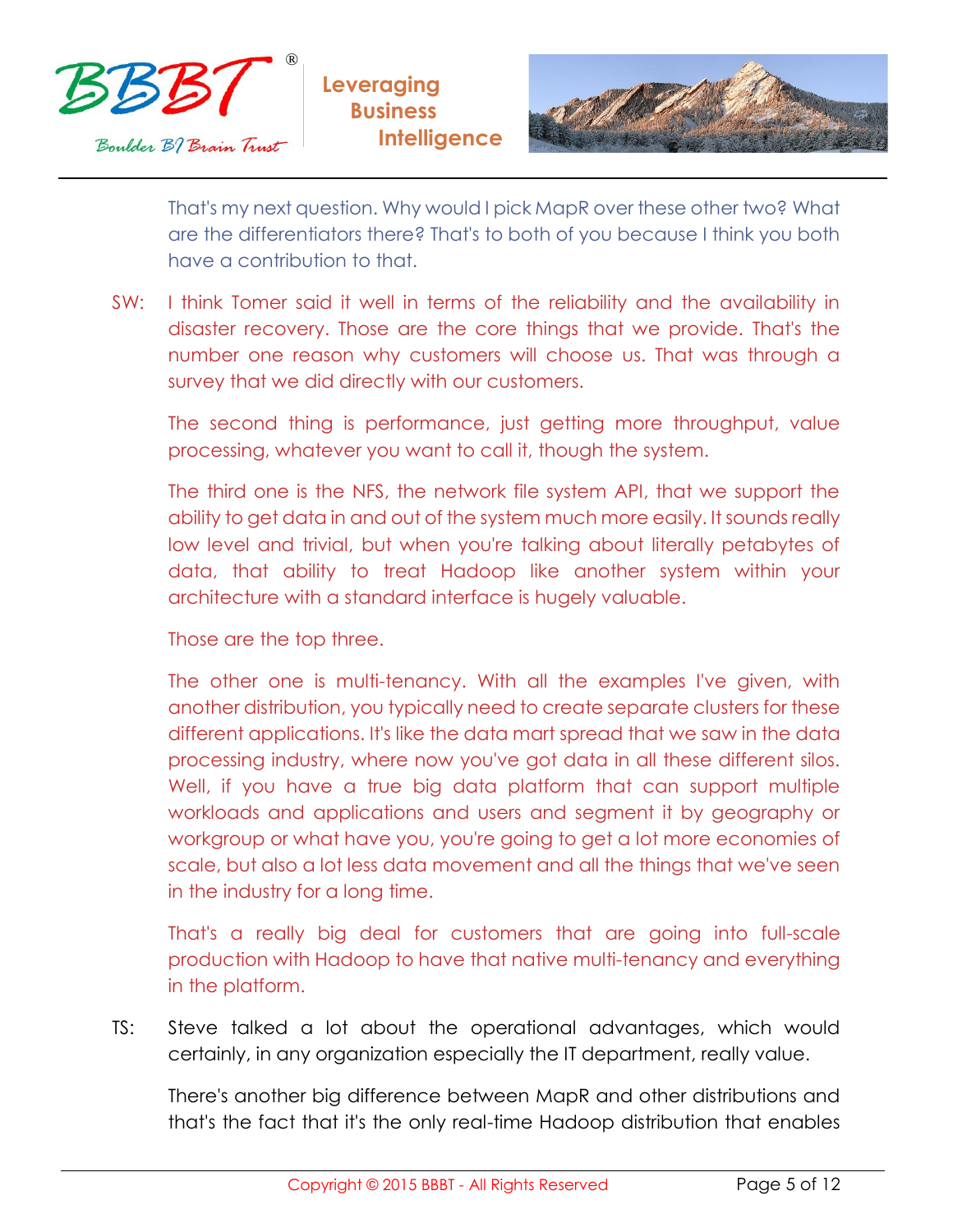



people to analyze and process the latest data and run operational applications.

I'll give you some examples of capabilities in MapR that enable what we call the "as it happens" business, the ability to respond to things that are happening now.

It starts with the ability to ingest data into the platform in real-time as opposed to batch uploading it once an hour or once a day. Data can be streamed directly into a MapR cluster and you can do analysis on the event that happened one second ago. That enables, of course, real-time map targeting or real-time promotions or real-time security and detection of security events.

Another aspect of that is with our Apache Drill capability, that ability to then analyze that data in real time because if the data landed in the cluster in real-time, but you then have to wait on somebody else to define a schema, for example, and prepare that data for analysis, you're not getting that real-time value either.

The third thing is the ability to run operational applications directly on the platform. With MapR, we focused not only on the analytics and the processing of data, but also the ability to run a live database application directly on MapR, as opposed to having a separate database and analytics environment—you can actually have those things in a single platform, and then do operational analytics and analyze the live, real-time data of that application.

CI: Such a critical thing, especially for risk and fraud and those really sensitive...Like you said, security breaches, all of those really sensitive areas that cost companies billions.

## Excellent!

Let me get into a little more detail here. A lot of confusion, I think, in my community, the technical community, about where and when should people deploy these non-relational data stores versus the relational ones.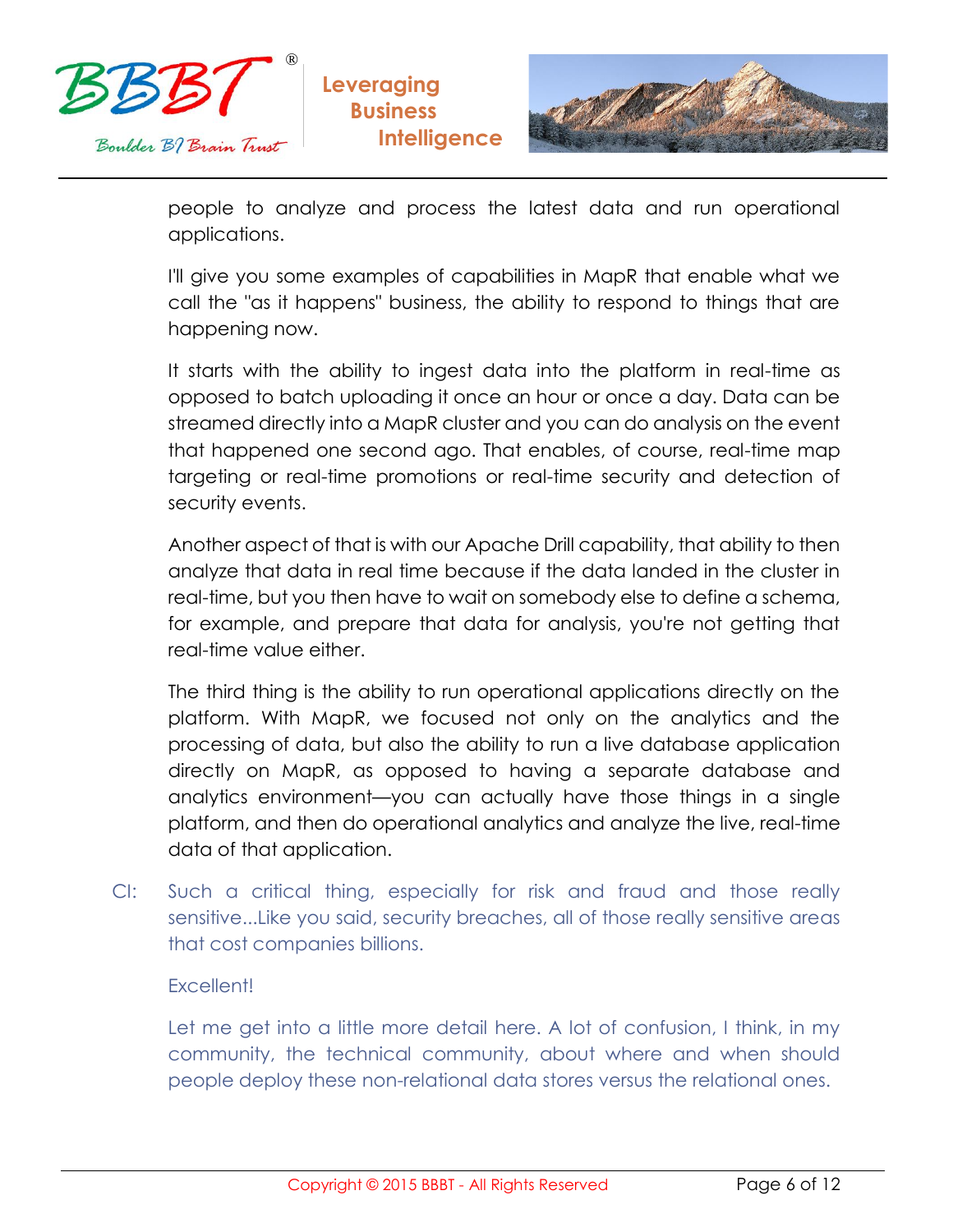



The first question that I always get asked is, "Well, is non-relational going to replace the relational world? Should I just chuck my data warehouse and go down the road of the non-relationals?"

Let me ask you that question and see what your response is.

TS: I think that's an interesting question. First of all, the reality is that mainframes are still around, so nothing is going away or disappearing overnight.

The relational database…you think about when it was invented, that was around 1970. The requirements at that time were very different, or the environment at that time was very different than it is today.

Some examples of that, data was measured in megabytes, some years later in gigabytes. The data was always very structured and the application development profiles, the way in which applications were built, was very much planned. You'd spend a lot of time planning the application. Then you'd go build it for a year. Then, you'd ship it to customers in a box.

Today, when we look at our customers, they're building Web and mobile apps and they release a new version every day, sometimes multiple times a day. The volumes of data are very different. Now it's terabytes and petabytes in many applications, and the types of data are very different. It ranges from structured data to semi-structured and unstructured data.

To deal with this different environment, both in terms of the data and the way applications are built, there's a need for a new set of data management, or storage technologies, that are better suited to these applications and these types of data.

That's really where technologies like Hadoop and NoSQL databases come in. That's why they've become increasingly popular over the last few years. That doesn't mean that the Oracle database is going away or anything like that. That will still be used, and there's still applications where that's a better fit.

But, for a lot of these new types of applications that we're seeing now, these new technologies are a much better fit.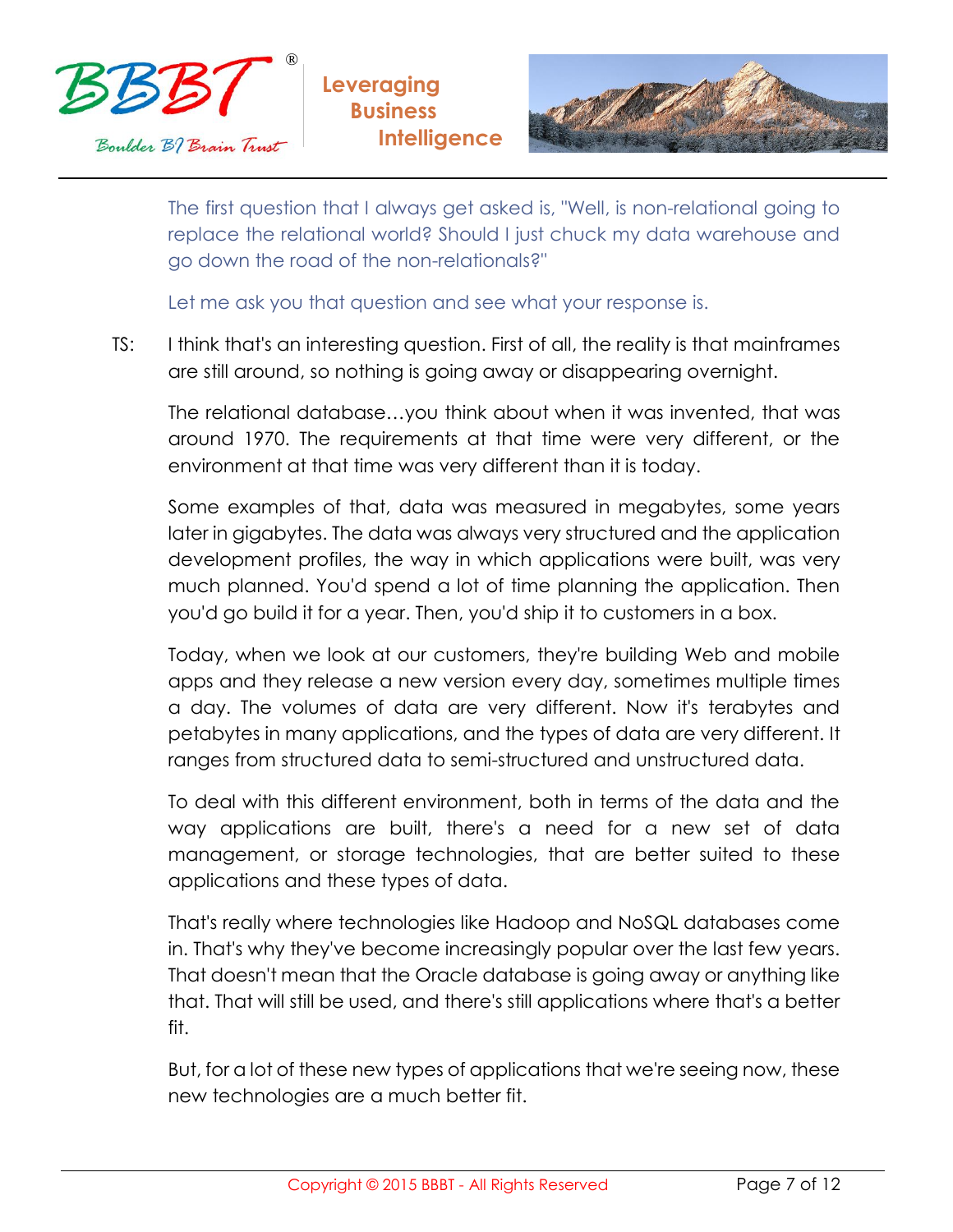



CI: I think that's where the confusion comes from, perhaps. Maybe we need more metrics around "When do I use one type of technology versus another one?"

You did a really good job of differentiating, "Look, if it's structured operational data, then the relational technologies are probably better suited to handle that kind of structure. On the other hand, if it's data that has multiple structures or has variable structures, relational databases don't know what to do with that. That's where these new technologies really shine."

## Would that be correct?

- TS: Absolutely. Add to that the data volume as well.
- CI: And the data volume. Absolutely. We also got into an interesting, in the Chinese sense I guess, an interesting discussion on data modeling versus data schema. For me, it was a tremendous insight into the NoSQL world to understand what you meant when you said data schema or something that is schema-less, or the fact that you don't need a data model.

We all took a step back and went, "What do you mean by that?" It was an interesting discussion. It was very eye-opening. It also settled an awful lot of the confusion when someone says it's a schema-less database, or you don't need to do a data model. We're like, "How do you understand the data?" Your comments on that.

TS: There's a spectrum of applications and situations that companies have and different solutions or approaches have their pros and cons. On one hand, you could do a lot of planning and pre-organization of data and make everything very, very organized, but you'd take a big hit in terms of agility.

When you would want to import a new dataset or look at some new data, it would probably take two months for that to be prepared so you could actually analyze. On the other end of the spectrum, I just got some new raw data coming from some feed and I want to analyze the field that the developer sitting next to me just added to that log file.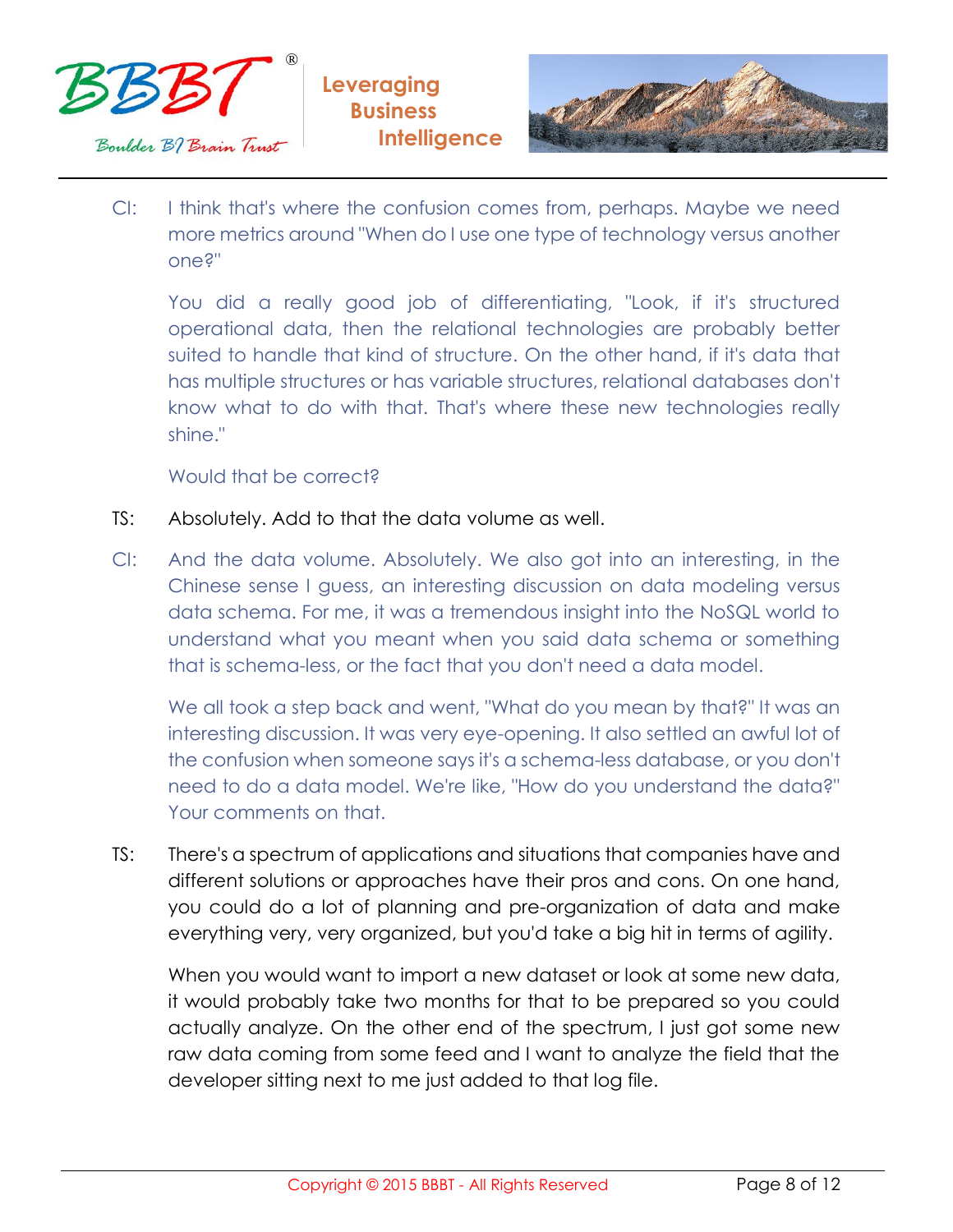



In between, there's a big spectrum. We really need solutions that can address that full spectrum of use cases. That's really what it's all about.

- SW: I would add that it's not about whether you have schema or not. It's when you apply that schema. Do you apply it...
- CI: Yes. That was the part that became very clear.
- SW: ...upfront when you put the data into a system or would you rather get the data in first, do some lightweight data discovery or exploration and then once you've defined what's of value within that large dataset, then normalize it, put it into a data modeler or schema and make it available to run your business on.
- CI: The biggest 'aha' moment for me was that when you say "data model," you're talking about a schema. When I say data model, I'm talking about a logical representation of the relationships of the data to itself.

That was where it was like, "Oh my God. You're speaking Chinese and I'm speaking English… No wonder we're not communicating correctly!"

That was an interesting moment for me. It was also one where I got pushed back on my heels and I went, "Oh, now I get it. I see where you're coming from." Maybe we need to popularize that translation problem.

- TS: I think also it will take time in the industry for people to get more comfortable with these new, more agile approaches.
- CI: They are different.
- TS: People were very uncomfortable when agile development came out and… "Where's that spec that describes what we're going to build for the next year?" That was very uncomfortable.

When NoSQL databases came out and said, "Well, you don't have to have a schema before you start using this database." There were a lot of question marks around that. Now some of these databases are among the five most commonly used databases in the world. Obviously, people are getting value.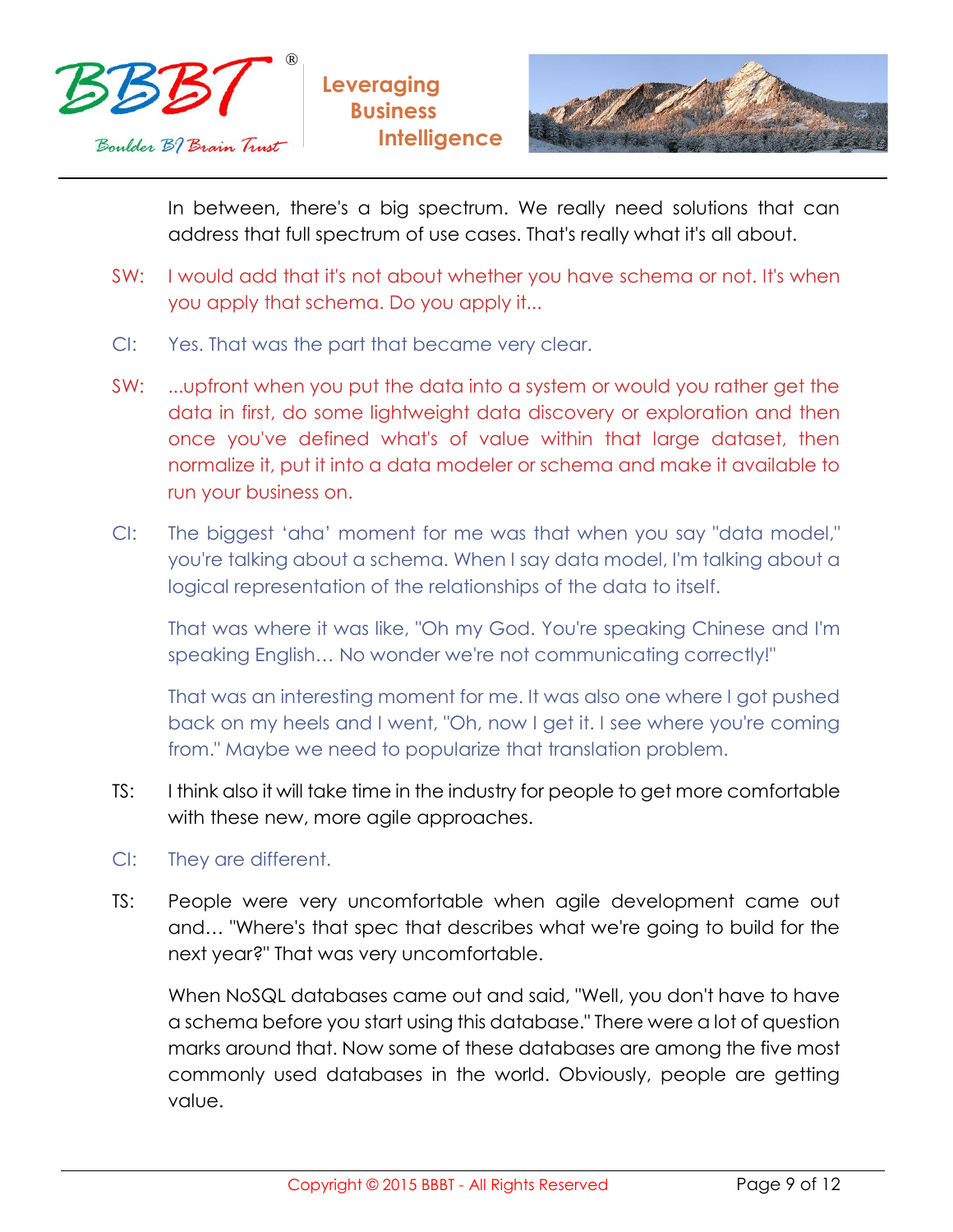



Binks used j2ee and these kind of enterprise-y frameworks for developing applications, but at the same time, you're seeing more and more people choose frameworks that allow faster development of applications.

Technologies like Node.JS or Python and Django or Ruby on Rails, these things, they have less safety, less kind of protection, but you get other advantages in exchange for that, which are the agility and that ability to move faster.

CI: What's difficult is that we're in a period of incredible innovation of technology and keeping up with, "Do I use X, Y, Z or A, B, C technology?" I think that's where a lot of people are getting totally confused. It is an extraordinarily innovative period, which I find fascinating, but it's also pretty frightening.

Let me move to the next part, because I do want to talk about Apache Drill. You introduced that to us. My question is what is it and what kinds of features does it bring to the table?

TS: Apache Drill is scale out SQL execution engine. What it does is you install it on one or more commodity servers. You could even actually install it on your laptop.

What it allows you to do is run SQL queries on this massively scalable cluster and get results really fast, at interactive speeds. You can use the technology of the BI tool, like Tableau or MicroStrategy and just start exploring that data.

It fits that data exploration use case and makes it very much a self-service, so the end user, whether that's a data analyst or a business analyst, they can look directly at the raw data. They can start exploring it, find some insights and really find out what data they want to then centrally manage and tightly manage in the traditional sense.

CI: What was interesting to me is that yes, it will use the schema-free environment, but that's not mandatory. It will also take a schema, right? There's no barrier there.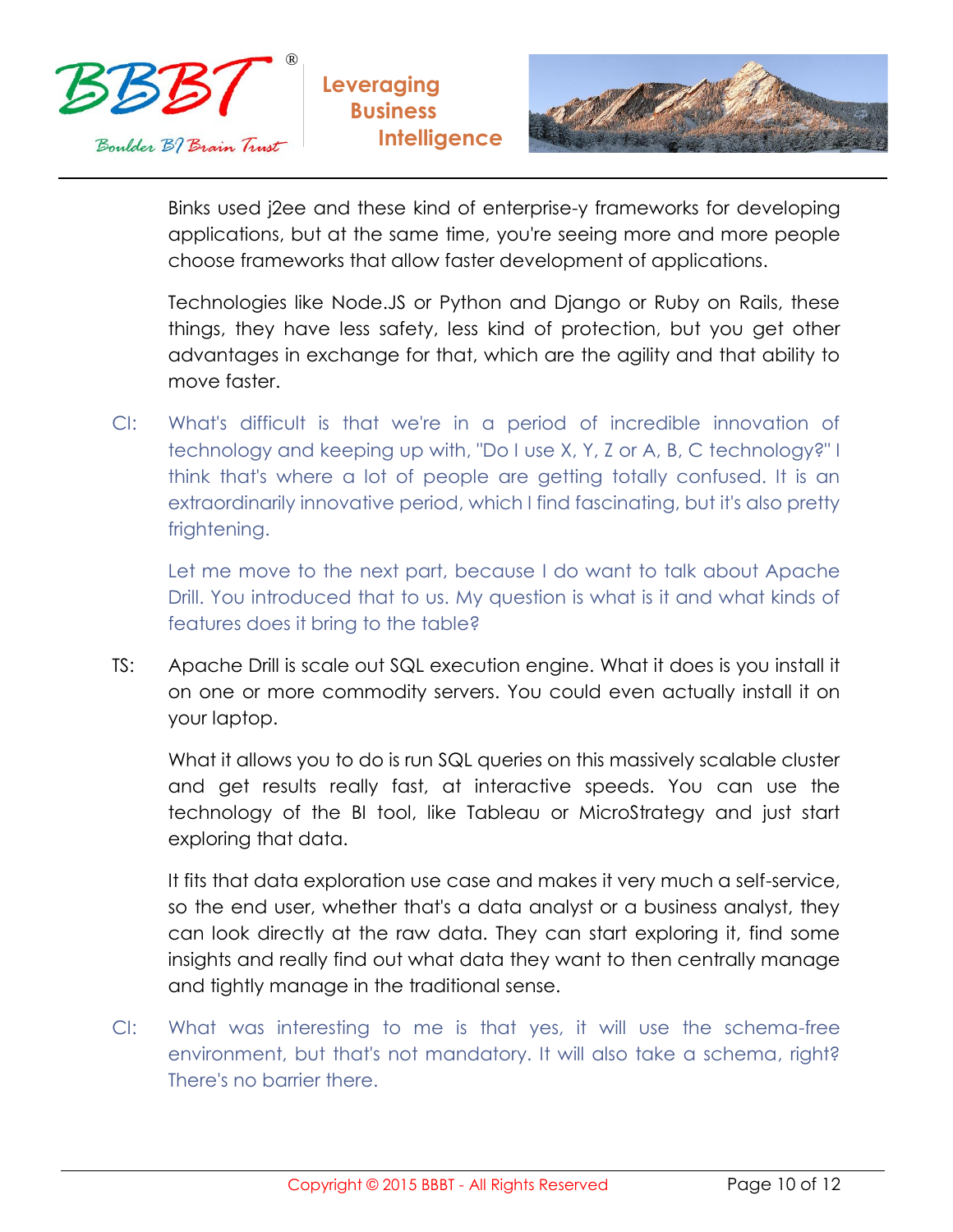





TS: Absolutely. Actually Drill, the execution engine is built to not require schemas, but it will actually connect to different data sources, so if you have data that has schemas defined, for example, Hive tables or just data that's registered in Hive metastore, or you have files that have embedded schemas in them, or semi-relational databases, Drill can query all that data. It can actually do joins across different types of data.

In the demo that we saw...

- CI: Relational as well as non-relational?
- TS: Absolutely. You could have data that's relational and then you join that with log files that are JSON log files that may change because the developer an hour ago decided to add some new fields to that log file.
- CI: It's not out yet, right?
- SW: Actually, Drill is available. It's an open source project as part of the Apache software foundation. Its current version is 0.7 and that's available. There's a monthly release of Drill, so every month, there's a new version.

In a few weeks, we'll have 0.8 and the first half of this year, we'll have the GA, what we consider the GA release of Drill, which will be 1.0.

- CI: Version one. When is it coming out?
- TS: It'll some up in Q2 of this year, but we are already seeing companies take advantage of the technology in production use cases. It depends on what you're trying to accomplish and whether Drill has the functions that you already need. It's already very fast, very scalable, supports almost the entire set of SQL, various capabilities related to JSON data, etc.

There's already a lot there that can be used today.

CI: Well done. Unfortunately, we're out of time, so that's it for this edition of the BBBT podcast. Again, I'm Claudia Imhoff and it's been such a pleasure, really has, to speak with both Steven Wooledge and Tomer Shiran of MapR today.